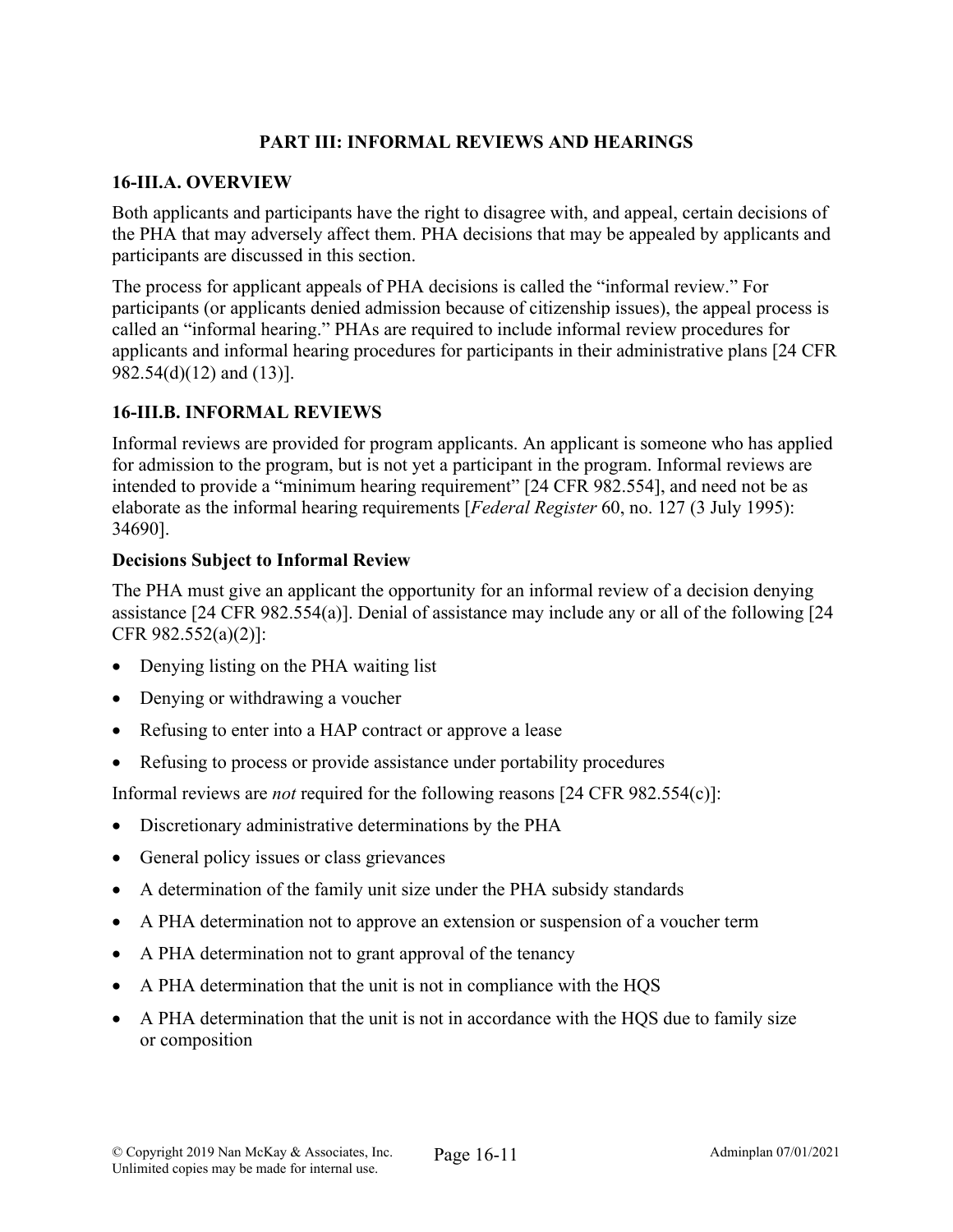## PHA Policy

The PHA will only offer an informal review to applicants for whom assistance is being denied. Denial of assistance includes: denying listing on the PHA waiting list; denying or withdrawing a voucher; refusing to enter into a HAP contract or approve a lease; refusing to process or provide assistance under portability procedures.

## **Notice to the Applicant [24 CFR 982.554(a)]**

The PHA must give an applicant prompt notice of a decision denying assistance. The notice must contain a brief statement of the reasons for the PHA decision, and must also state that the applicant may request an informal review of the decision. The notice must describe how to obtain the informal review.

### **Scheduling an Informal Review**

## PHA Policy

A request for an informal review must be made in writing and delivered to the PHA either in person or by first class mail, by the close of the business day, no later than 10 business days from the date of the PHA's denial of assistance.

The PHA must schedule and send written notice of the informal review within 10 business days of the family's request.

If the informal review will be conducted remotely, at the time the PHA notifies the family of the informal review, the family will be informed:

Regarding the processes to conduct a remote informal review;

That, if needed, the PHA will provide technical assistance prior to and during the informal review; and

That if the family or any individual witness has any technological, resource, or accessibility barriers preventing them from fully accessing the remote informal review, the family may inform the PHA and the PHA will assist the family in either resolving the issues or allow the family to participate in an in-person informal review, as appropriate.

## **Informal Review Procedures [24 CFR 982.554(b)]**

The informal review must be conducted by a person other than the one who made or approved the decision under review, or a subordinate of this person.

The applicant must be provided an opportunity to present written or oral objections to the decision of the PHA.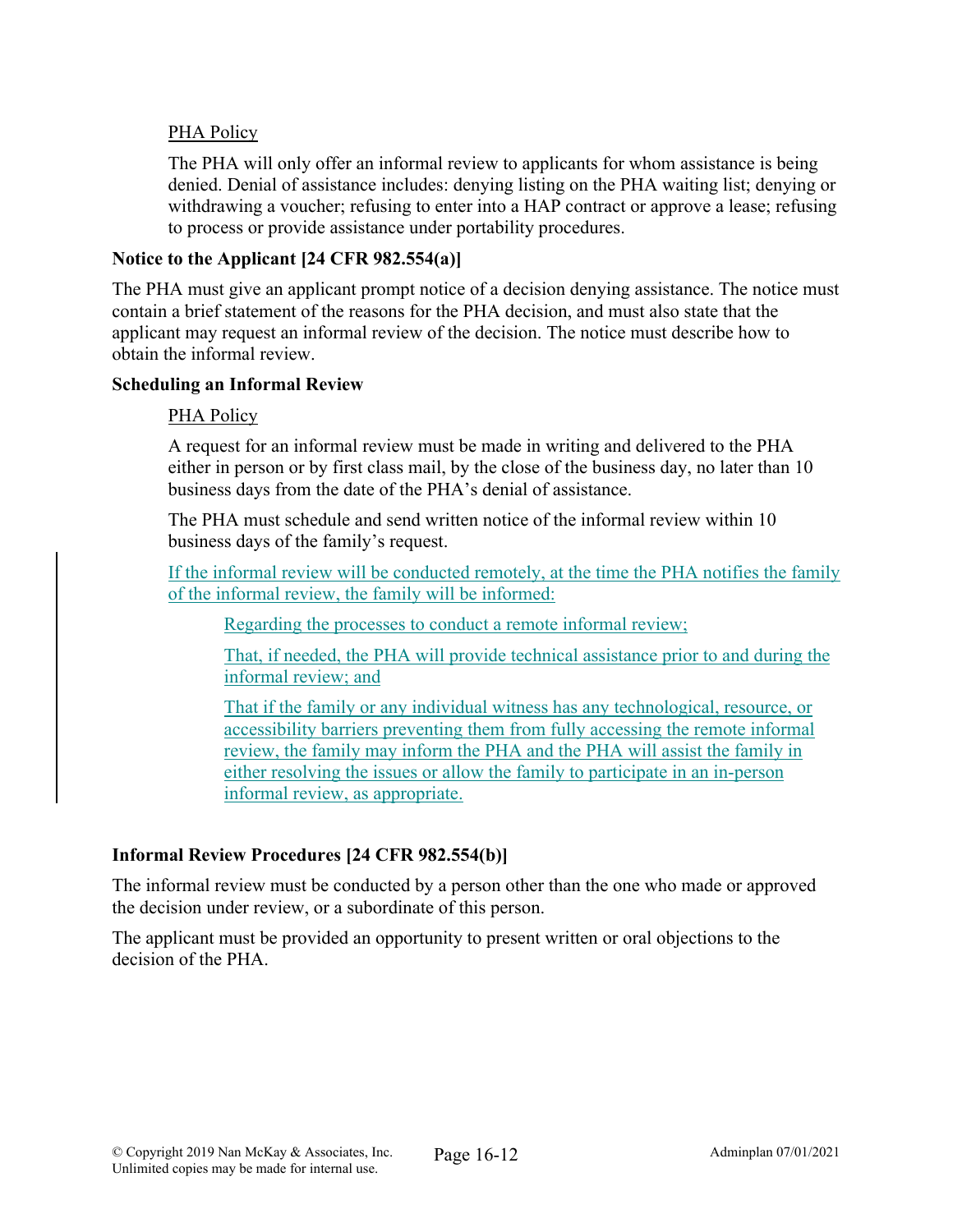### **Remote Informal Reviews [Notice PIH 2020-32]**

There is no requirement that informal reviews be conducted in person and, as such, HUD allows PHAs to conduct all or a portion of their informal review remotely either over the phone, via video conferencing, or through other virtual platforms. If the PHA chooses to conduct remote informal reviews, applicants may still request an in-person informal review, as applicable.

#### PHA Policy

The PHA has the sole discretion to require that informal reviews be conducted remotely in case of local, state, or national physical distancing orders, and in cases of inclement weather or natural disaster.

In addition, the PHA will conduct an informal review remotely upon request of the applicant as a reasonable accommodation for a person with a disability, if an applicant does not have child care or transportation that would enable them to attend the informal review, or if the applicant believes an in-person informal review would create an undue health risk. The PHA will consider other reasonable requests for a remote informal review on a case-by-case basis.

#### Ensuring Accessibility for Persons with Disabilities and LEP Individuals

As with in-person informal reviews, the platform for conducting remote informal reviews must be accessible to persons with disabilities and the informal review must be conducted in accordance with Section 504 and accessibility requirements. This includes ensuring any information, websites, emails, digital notifications, and other virtual platforms are accessible for persons with vision, hearing, and other disabilities. Further, providing effective communication in a digital context may require the use of individualized auxiliary aids or services, such as audio description, captioning, sign language and other types of interpreters, keyboard accessibility, accessible documents, screen reader support, and transcripts. Auxiliary aids or services must be provided in accessible formats, in a timely manner, and in such a way to protect the privacy and independence of the individual. PHAs may never request or require that individuals with disabilities provide their own auxiliary aids or services, including for remote informal hearings.

PHAs are required to make reasonable accommodations in policies, practices, and procedures to ensure persons with disabilities have a full and equal opportunity to participate in and benefit from all aspects of the informal review process. See Chapter 2 for a more detailed discussion of reasonable accommodation requirements.

If no method of conducting a remote informal review is available that appropriately accommodates an individual's disability, the PHA may not hold against the individual his or her inability to participate in the remote informal review, and the PHA should consider whether postponing the remote informal review to a later date is appropriate or whether there is a suitable alternative.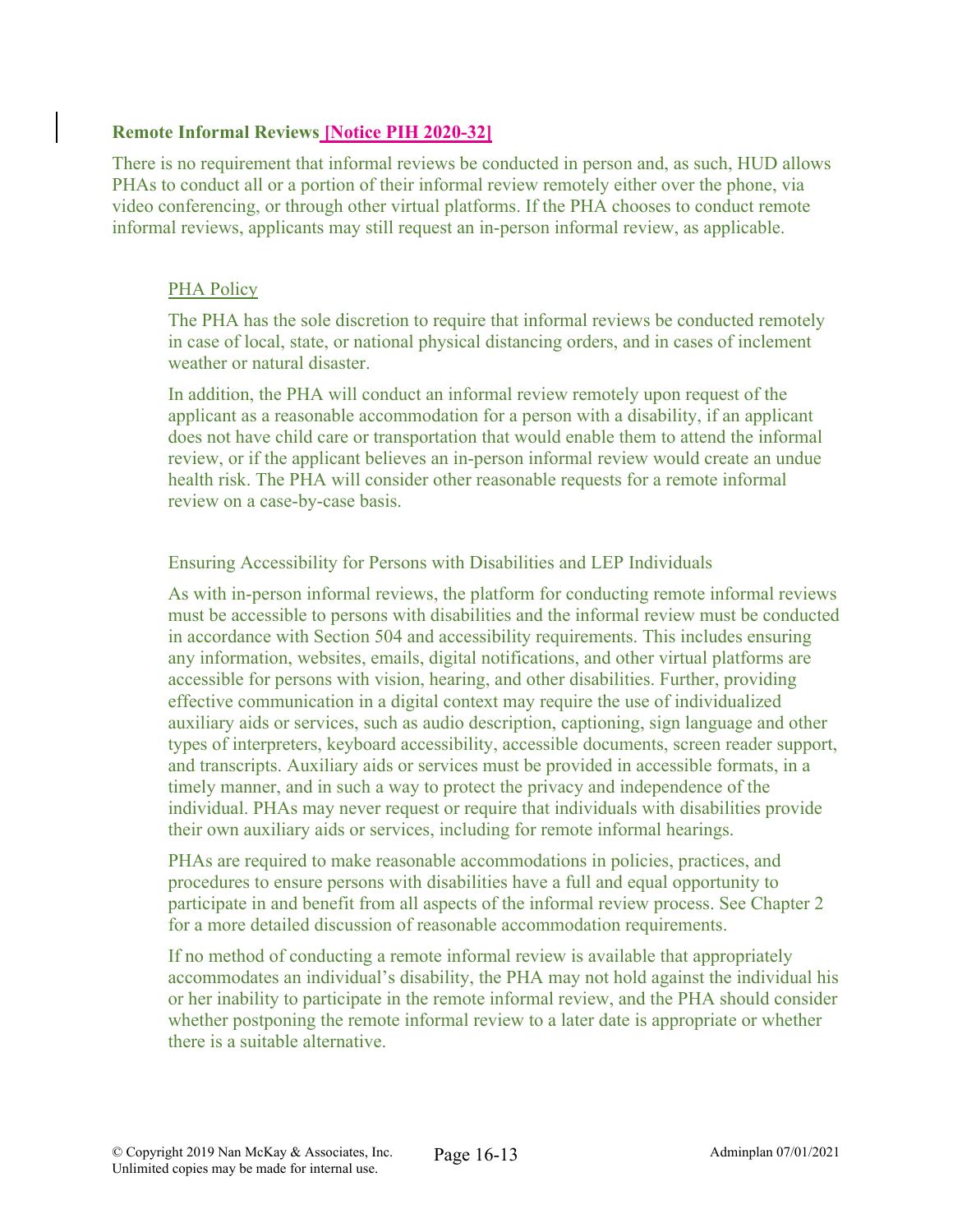Due to the individualized nature of disability, the appropriate auxiliary aid or service necessary, or reasonable accommodation, will depend on the specific circumstances and requirements.

As with in-person reviews, Limited English Proficiency (LEP) requirements also apply to remote informal reviews, including the use of interpretation services and document translation. See Chapter 2 for a more thorough discussion of accessibility and LEP requirements, all of which apply in the context of remote informal reviews.

#### **Conducting Remote Informal Reviews**

The PHA must ensure that the lack of technology or inability to use technology for remote informal reviews does not pose a disadvantage to families that may not be apparent to the PHA. The PHA should determine through a survey or other means if these barriers exist prior to conducting the remote informal review and, if the family does not have the proper technology to fully participate, either postpone the informal review or provide an alternative means of access.

As with in-person informal reviews, the PHA must provide all materials presented, whether paper or electronic, to the family prior to the remote informal review. The family must also be provided with an accessible means by which to transmit their own evidence.

The PHA must ensure that the applicant has the right to hear and be heard. All PHA policies and processes for remote informal reviews must be conducted in accordance with due process requirements and be in compliance with HUD regulations at 24 CFR 982.554 and guidance specified in Notice PIH 2020-32.

#### **PHA Policy**

The PHA will conduct remote informal reviews via a video conferencing platform, when available. If, after attempting to resolve any barriers, applicants are unable to adequately access the video conferencing platform at any point, or upon applicant request, the informal review will be conducted by telephone conferencing call-in. If the family is unable to adequately access the telephone conferencing call-in at any point, the remote informal review will be postponed, and an in-person alternative will be provided promptly within a reasonable time.

At least five business days prior to scheduling the remote review, the PHA will provide the family with login information and/or conferencing call-in information and an electronic and/or physical copy of all materials being presented via first class mail and/or email. The notice will advise the family of technological requirements for the hearing and request the family notify the PHA of any known barriers. The PHA will resolve any barriers using the guidance in Section 6 of Notice PIH 2020-32, including offering the family the opportunity to attend an in-person hearing.

If the informal review is to be conducted remotely, the PHA will require the family to provide any documents directly relevant to the informal review at least 24 hours before the scheduled review through the mail, via email, or text. The PHA will scan and email copies of these documents to the PHA representative the same day.

Documents will be shared electronically whenever possible.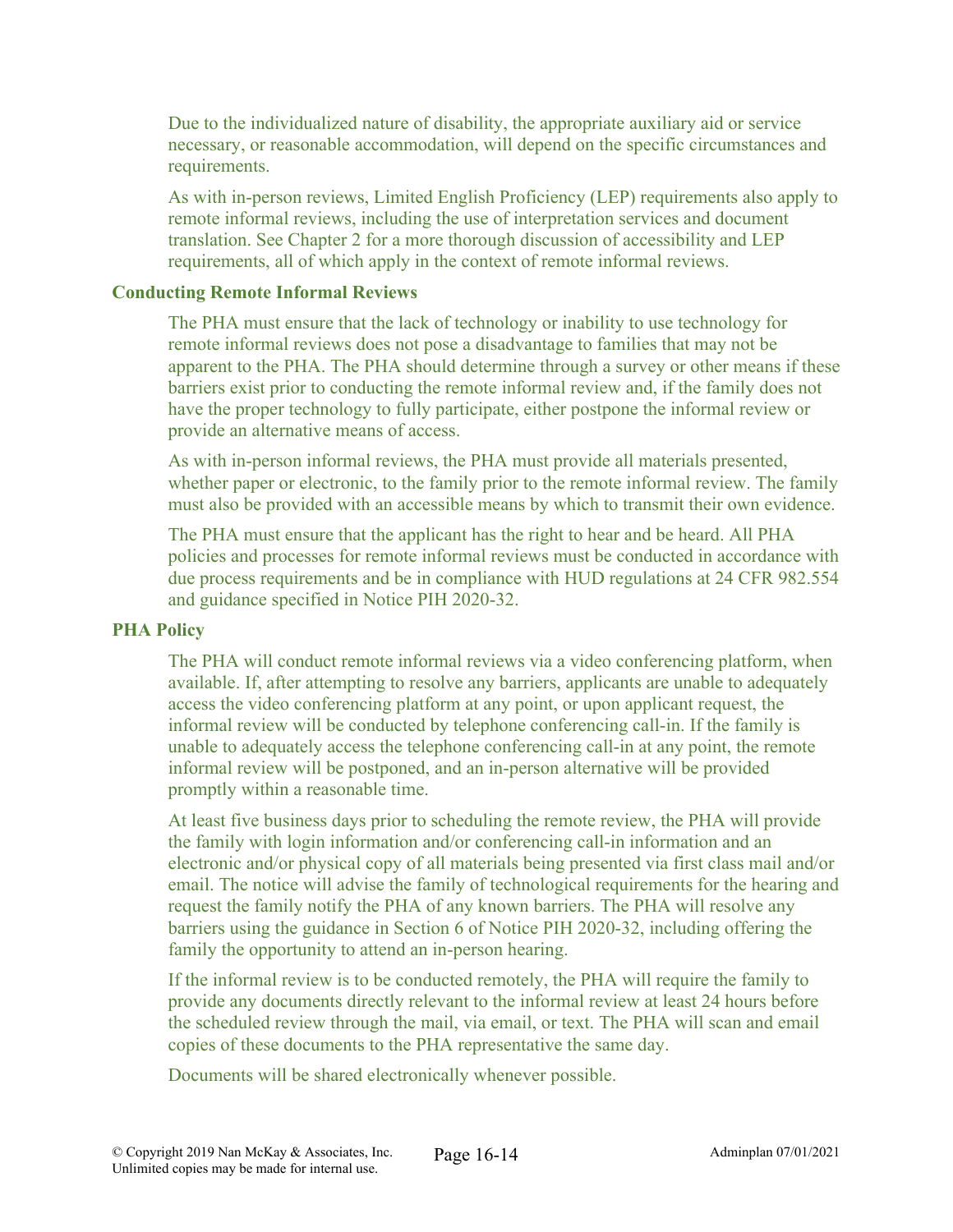The PHA will follow up the email with a phone call and/or email to the applicant at least one business day prior to the remote informal review to ensure that the applicant received all information and is comfortable accessing the video conferencing or call-in platform.

The PHA will ensure that all electronic information stored or transmitted with respect to the informal review is secure, including protecting personally identifiable information (PII), and meets the requirements for accessibility for persons with disabilities and persons with LEP

## **Informal Review Decision [24 CFR 982.554(b)]**

The PHA must notify the applicant of the PHA's final decision, including a brief statement of the reasons for the final decision.

#### PHA Policy

In rendering a decision, the PHA will evaluate the following matters:

Whether or not the grounds for denial were stated factually in the notice to the family.

The validity of the grounds for denial of assistance. If the grounds for denial are not specified in the regulations, then the decision to deny assistance will be overturned.

The validity of the evidence. The PHA will evaluate whether the facts presented prove the grounds for denial of assistance. If the facts prove that there are grounds for denial, and the denial is required by HUD, the PHA will uphold the decision to deny assistance.

If the facts prove the grounds for denial, and the denial is discretionary, the PHA will consider the recommendation of the person conducting the informal review in making the final decision whether to deny assistance.

The PHA will notify the applicant of the final decision, including a statement explaining the reason(s) for the decision. The notice will be mailed within 10 business days of the informal review, to the applicant and his or her representative, if any, along with proof of mailing.

If the decision to deny is overturned as a result of the informal review, processing for admission will resume.

If the family fails to appear for their informal review, the denial of admission will stand and the family will be so notified.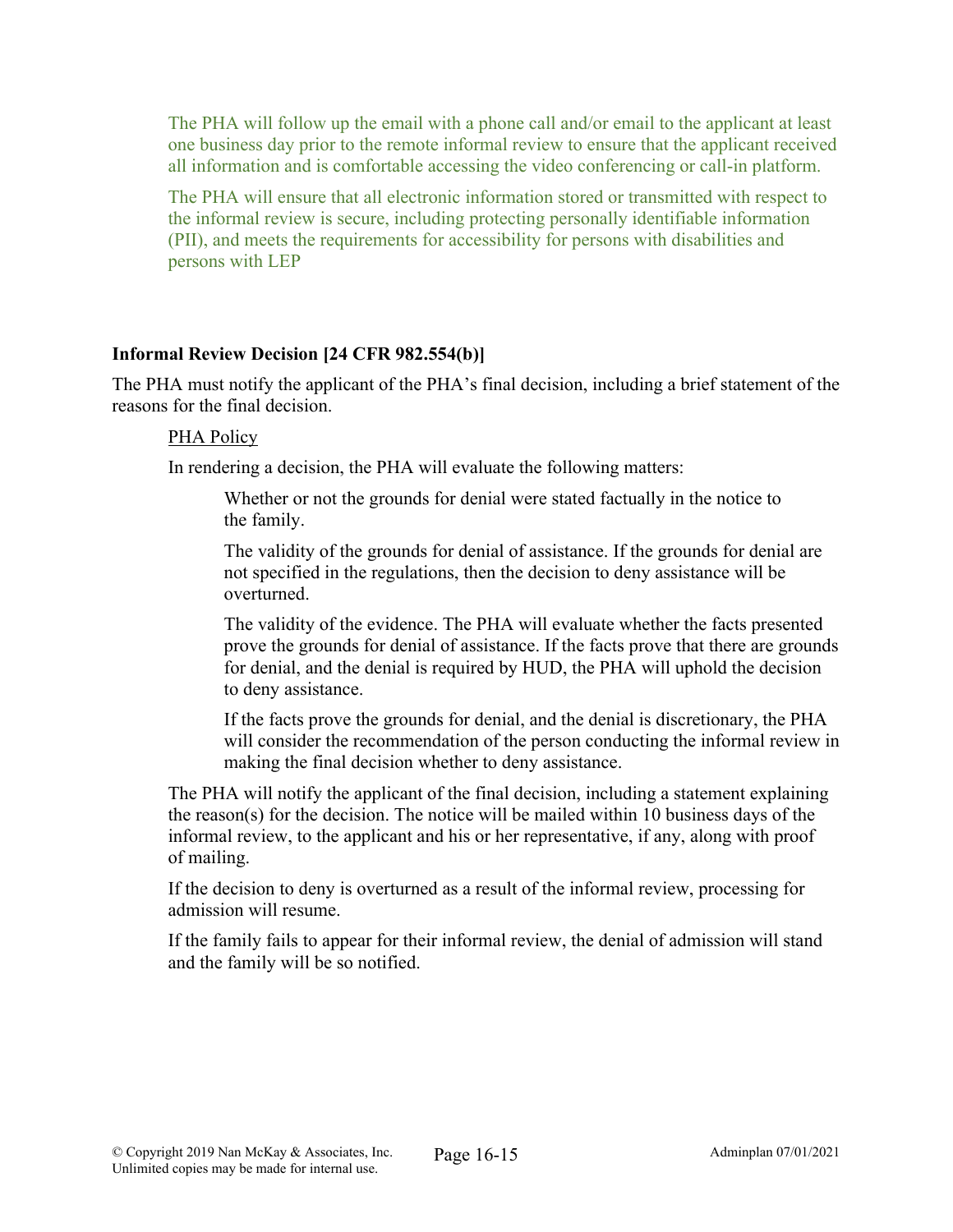# **16-III.C. INFORMAL HEARINGS FOR PARTICIPANTS [24 CFR 982.555]**

PHAs must offer an informal hearing for certain PHA determinations relating to the individual circumstances of a participant family. A participant is defined as a family that has been admitted to the PHA's HCV program and is currently assisted in the program. The purpose of the informal hearing is to consider whether the PHA's decisions related to the family's circumstances are in accordance with the law, HUD regulations and PHA policies.

The PHA is not permitted to terminate a family's assistance until the time allowed for the family to request an informal hearing has elapsed, and any requested hearing has been completed. Termination of assistance for a participant may include any or all of the following:

- Refusing to enter into a HAP contract or approve a lease
- Terminating housing assistance payments under an outstanding HAP contract
- Refusing to process or provide assistance under portability procedures

## **Decisions Subject to Informal Hearing**

Circumstances for which the PHA must give a participant family an opportunity for an informal hearing are as follows:

- A determination of the family's annual or adjusted income, and the use of such income to compute the housing assistance payment
- A determination of the appropriate utility allowance (if any) for tenant-paid utilities from the PHA utility allowance schedule
- A determination of the family unit size under the PHA's subsidy standards
- A determination to terminate assistance for a participant family because of the family's actions or failure to act
- A determination to terminate assistance because the participant has been absent from the assisted unit for longer than the maximum period permitted under PHA policy and HUD rules
- A determination to terminate a family's Family Self Sufficiency contract, withhold supportive services, or propose forfeiture of the family's escrow account [24 CFR 984.303(i)]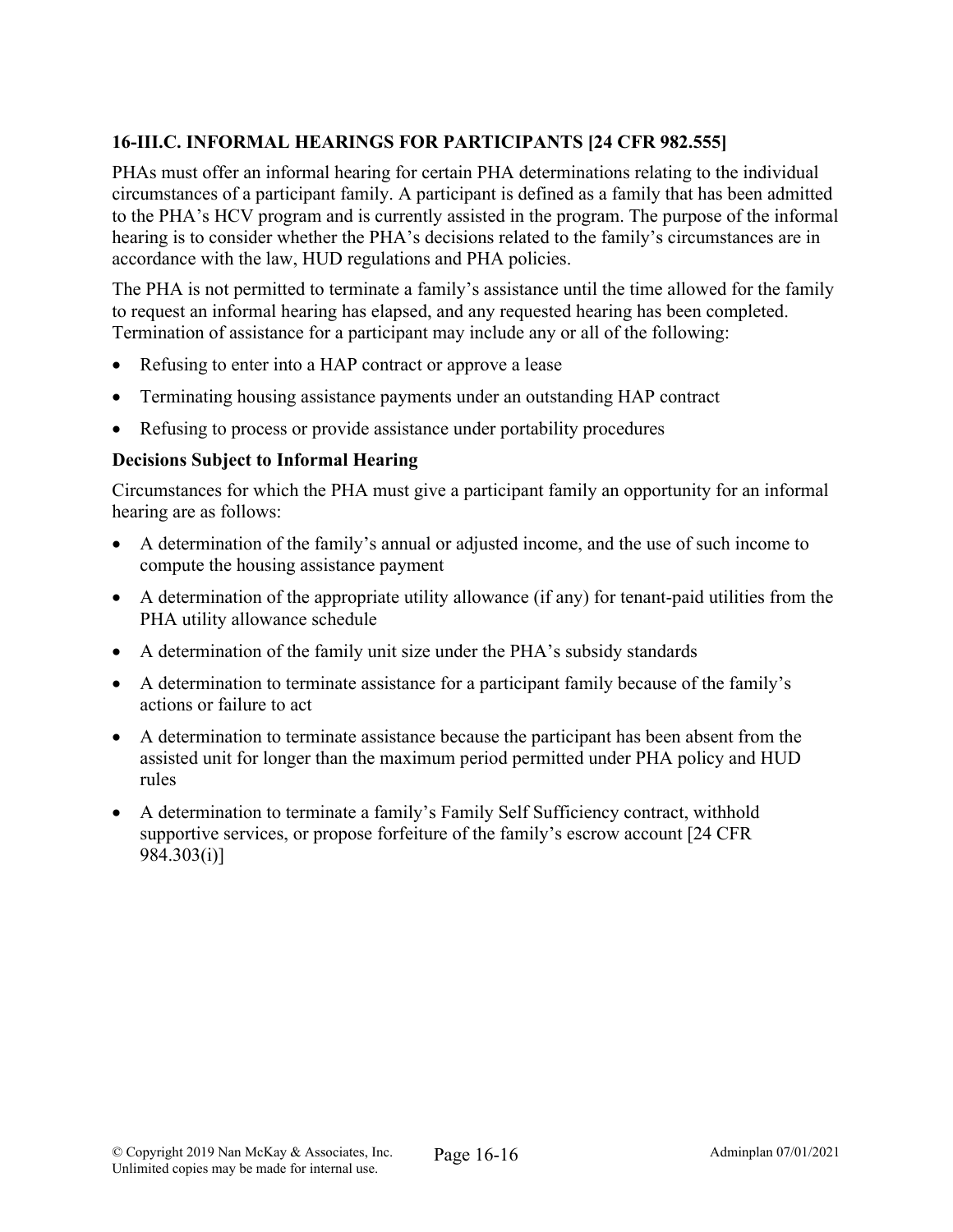Circumstances for which an informal hearing is not required are as follows:

- Discretionary administrative determinations by the PHA
- General policy issues or class grievances
- Establishment of the PHA schedule of utility allowances for families in the program
- A PHA determination not to approve an extension or suspension of a voucher term
- A PHA determination not to approve a unit or tenancy
- A PHA determination that a unit selected by the applicant is not in compliance with the HQS
- A PHA determination that the unit is not in accordance with HQS because of family size
- A determination by the PHA to exercise or not to exercise any right or remedy against an owner under a HAP contract

## PHA Policy

The PHA will only offer participants the opportunity for an informal hearing when required to by the regulations, and if the PHA denies a request for a reasonable accommodation (See Chapter 2).

## **Remote Informal Hearings [Notice PIH 2020-32]**

There is no requirement that informal hearings be conducted in-person, and as such, HUD allows PHAs to conduct all or a portion of their informal hearings remotely either over the phone, via video conferencing, or through other virtual platforms. If the PHA chooses to conduct remote informal hearings, applicants may still request an in-person informal hearing, as applicable.

## **PHA Policy**

The PHA has the sole discretion to require that informal hearings be conducted remotely in case of local, state, or national physical distancing orders, and in cases of inclement weather or natural disaster.

In addition, the PHA will conduct an informal hearing remotely upon request as a reasonable accommodation for a person with a disability, if a participant does not have child care or transportation that would enable them to attend the informal hearing, or if the participant believes an in-person hearing would create an undue health risk. The PHA will consider other reasonable requests for a remote informal hearing on a case-by-case basis.

Ensuring Accessibility for Persons with Disabilities and LEP Individuals

As with in-person informal hearings, the platform for conducting remote informal hearings must be accessible to persons with disabilities and the informal hearings must be conducted in accordance with Section 504 and accessibility requirements. This includes ensuring any information, websites, emails, digital notifications, and other virtual platforms are accessible for persons with vision, hearing, and other disabilities. Further, providing effective communication in a digital context may require the use of individualized auxiliary aids or services, such as audio description, captioning, sign language and other types of interpreters, keyboard accessibility, accessible documents, screen reader support, and transcripts. Auxiliary aids or services must be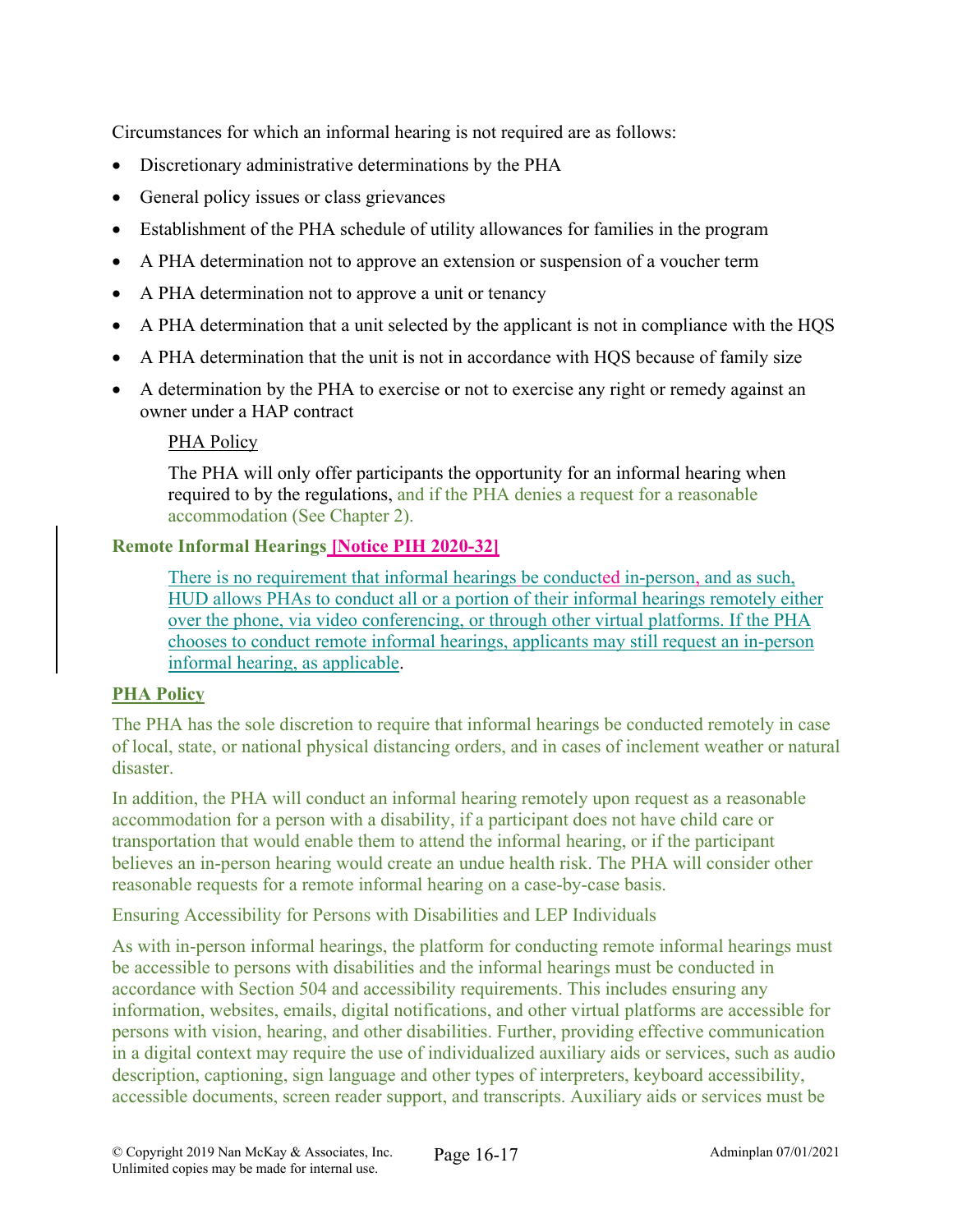provided in accessible formats, in a timely manner, and in such a way to protect the privacy and independence of the individual. PHAs may never request or require that individuals with disabilities provide their own auxiliary aids or services, including for remote informal hearings.

PHAs are required to make reasonable accommodations in policies, practices, and procedures to ensure persons with disabilities have a full and equal opportunity to participate in and benefit from all aspects of the informal hearing process. See Chapter 2 for a more detailed discussion of reasonable accommodation requirements.

If no method of conducting a remote informal hearings is available that appropriately accommodates an individual's disability, the PHA may not hold against the individual his or her inability to participate in the remote informal hearing, and the PHA should consider whether postponing the remote hearing to a later date is appropriate or whether there is a suitable alternative.

Due to the individualized nature of disability, the appropriate auxiliary aid or service necessary, or reasonable accommodation will depend on the specific circumstances and requirements.

As with in-person reviews, Limited English Proficiency (LEP) requirements also apply to remote informal hearings, including the use of interpretation services and document translation. See Chapter 2 for a more thorough discussion of accessibility and LEP requirements, all of which apply in the context of remote informal hearings.